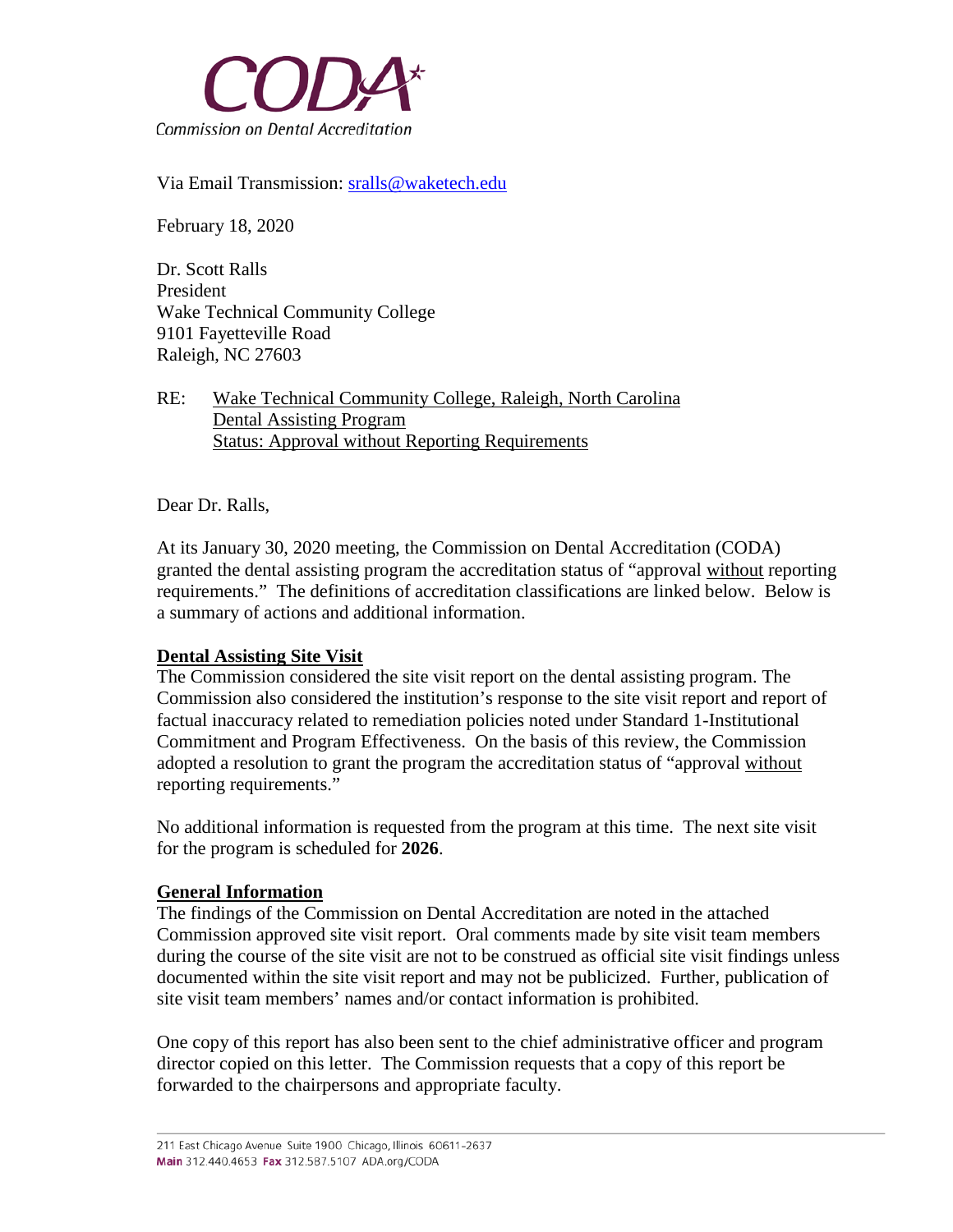Dr. Scott Ralls February 18, 2020 Page 2

The Commission expects institutions to keep the Commission informed as soon as possible of anticipated changes in any approved educational program offered, particularly in the areas of administration, enrollment, faculty, facilities and curriculum. The Commission's policy and guidelines for reporting program changes are linked below. Guidelines for specific program changes, including reporting enrollment changes, adding sites where educational activity occurs, and developing a teach-out report are found on the Commission's website.

*Institutions/Programs are expected to follow Commission policy and procedure on privacy and data security related to compliance with the Health Insurance Portability and Accountability Act (HIPAA). The Commission's statement on HIPAA, as well as the Privacy and Data Security Summary for Institutions/Programs (PDF), are found in the Policies/Guidelines section of the Commission's website at* 

[http://www.ada.org/en/coda/policies-and-guidelines/hipaa/.](http://www.ada.org/en/coda/policies-and-guidelines/hipaa/) *Programs that fail to comply with CODA's policy will be assessed an administrative fee of \$4000.*

The Commission has authorized use of the following statement by institutions or programs that wish to announce their programmatic accreditation by the Commission. Programs that wish to advertise the specific programmatic accreditation status granted by the Commission may include that information as indicated in italics below (see text inside square brackets); that portion of the statement is optional but, if used, must be complete and current.

The program in dental assisting is accredited by the Commission on Dental Accreditation *[and has been granted the accreditation status of "approval without reporting requirements"]*. The Commission is a specialized accrediting body recognized by the United States Department of Education. The Commission on Dental Accreditation can be contacted at (312) 440-4653 or at 211 East Chicago Avenue, Chicago, IL 60611. The Commission's web address is: [http://www.ada.org/en/coda.](http://www.ada.org/en/coda)

The Commission wishes to thank you and the faculty and staff for their cooperation during the site visit. If this office can be of any assistance to you, please contact me by telephone, at 1-800-621-8099, extension 4660 or email at [smithmi@ada.org.](mailto:smithmi@ada.org)

Sincerely,

Wichelesmith

Michelle Smith, RDH, MS Manager, Allied Dental Education Commission on Dental Accreditation

MS/ds